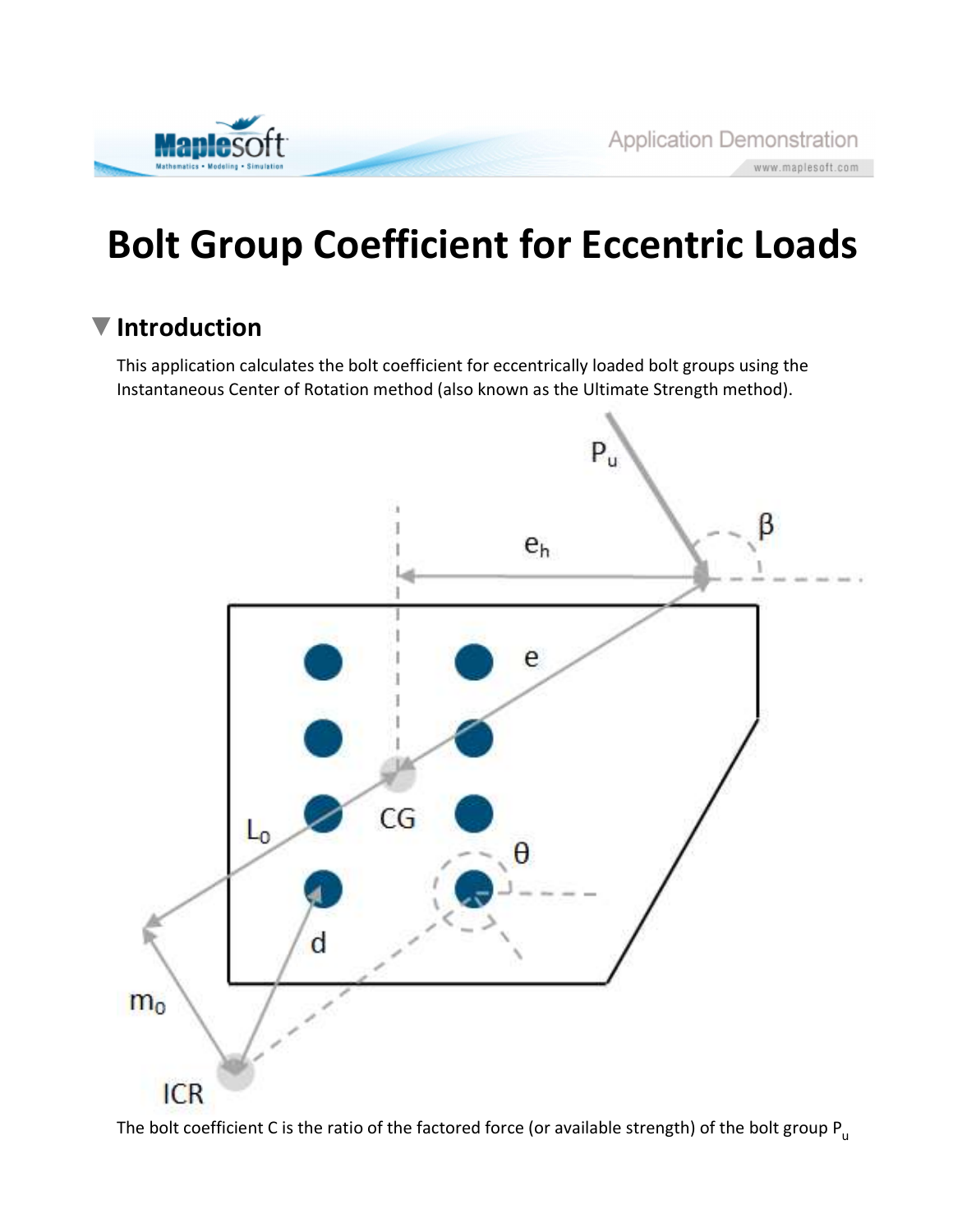and the shear capacity of a single bolt  $\phi_{\mathsf{r}_{\mathsf{n}'}}$ 

$$
C = \frac{P_u}{\phi r_n}
$$

Once the coefficient is known, a bolt group can be designed for any load.

Traditionally, bolt group coefficients are extracted by using tabulated values in the AISC Steel Construction Manual. However, these tables are limited to common bolt patterns, and specific load eccentricities and angles. Non-tabulated values must be extracted by using linear interpolation.

This Maple worksheet, however, calculates the bolt group coefficient for any bolt and load configuration by implementing the theory used to generate the tables.

The results agree with those presented in AISC Manual of Steel Construction: Load and Resistance Factor Design, 2nd Edition.

> restart :

#### ▼ Parameters

The following commands define the bolt locations and plot them.

- > boltLoc ==  $\langle \langle -1.5| -3 \rangle, \langle 1.5| -3 \rangle, \langle -1.5| 0 \rangle, \langle 1.5| 0 \rangle, \langle -1.5| 3 \rangle, \langle 1.5| 3 \rangle$  :
- > plot ( boltLoc, style = point, symbol = solidcircle, symbolsize = 40)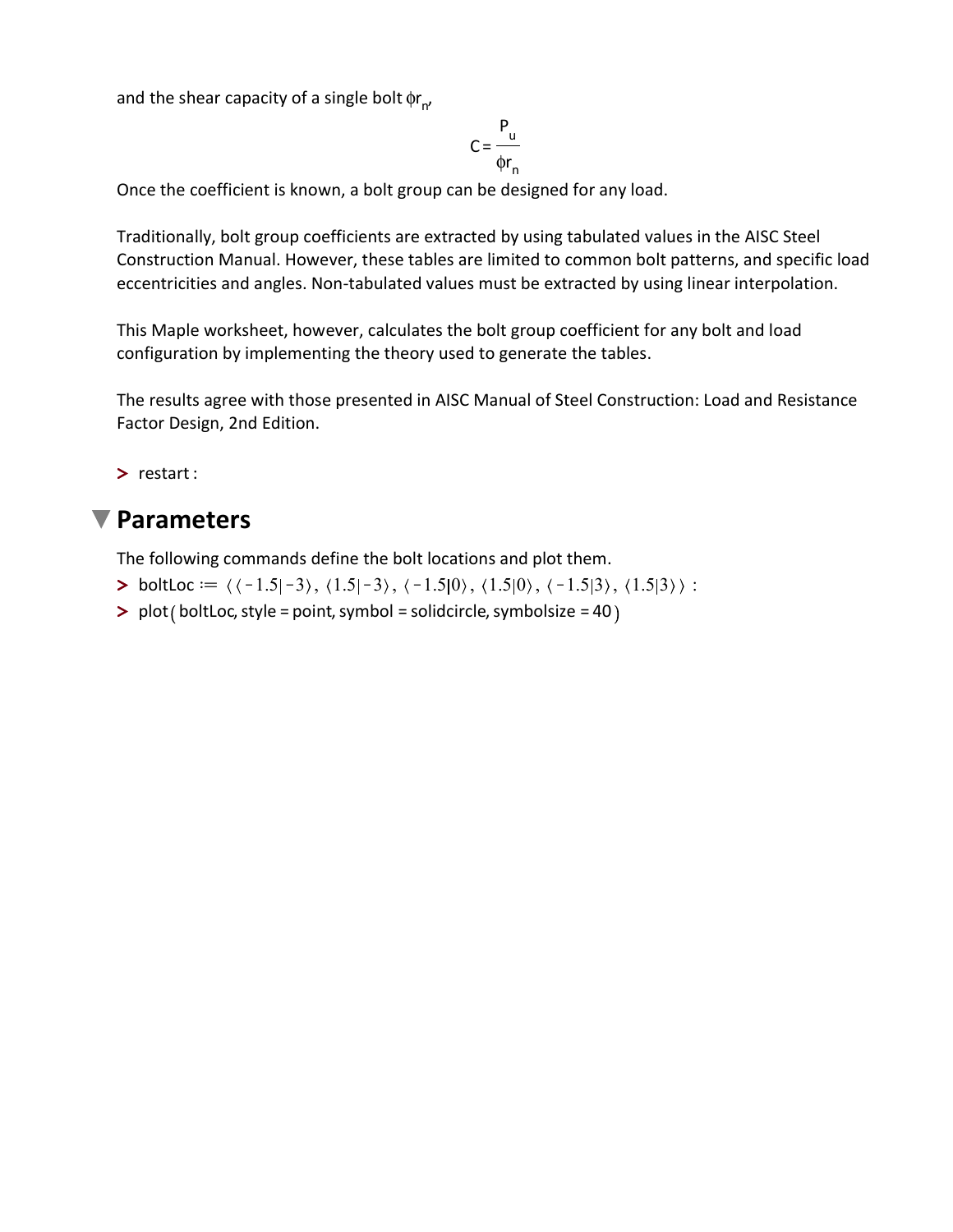

The shear strength of a single bolt (kip):

$$
\blacktriangleright \ \ \varphi r_{n} := 21.60:
$$

 $>e_h^* := 2$  : The horizontal component of force eccentricity with respect to the centroid of bolt group (in):

Force angle to horizontal axis (deg):

$$
>\,\beta:=\frac{75\,\pi}{180.0}
$$

$$
\beta := 1.308996939 \tag{2.1}
$$

## **V** Calculations

Translate the bolt locations so that the centroid is at the origin.

$$
\begin{aligned}\n &\times \mathsf{X} := \mathsf{boltLoc}_{.,1} - \mathsf{``Statistics:--Mean}\left(\mathsf{boltLoc}_{.,1}\right) : \\
 &\mathsf{Y} := \mathsf{boltLoc}_{.,2} - \mathsf{``Statistics:--Mean}\left(\mathsf{boltLoc}_{.,2}\right) : \n\end{aligned}
$$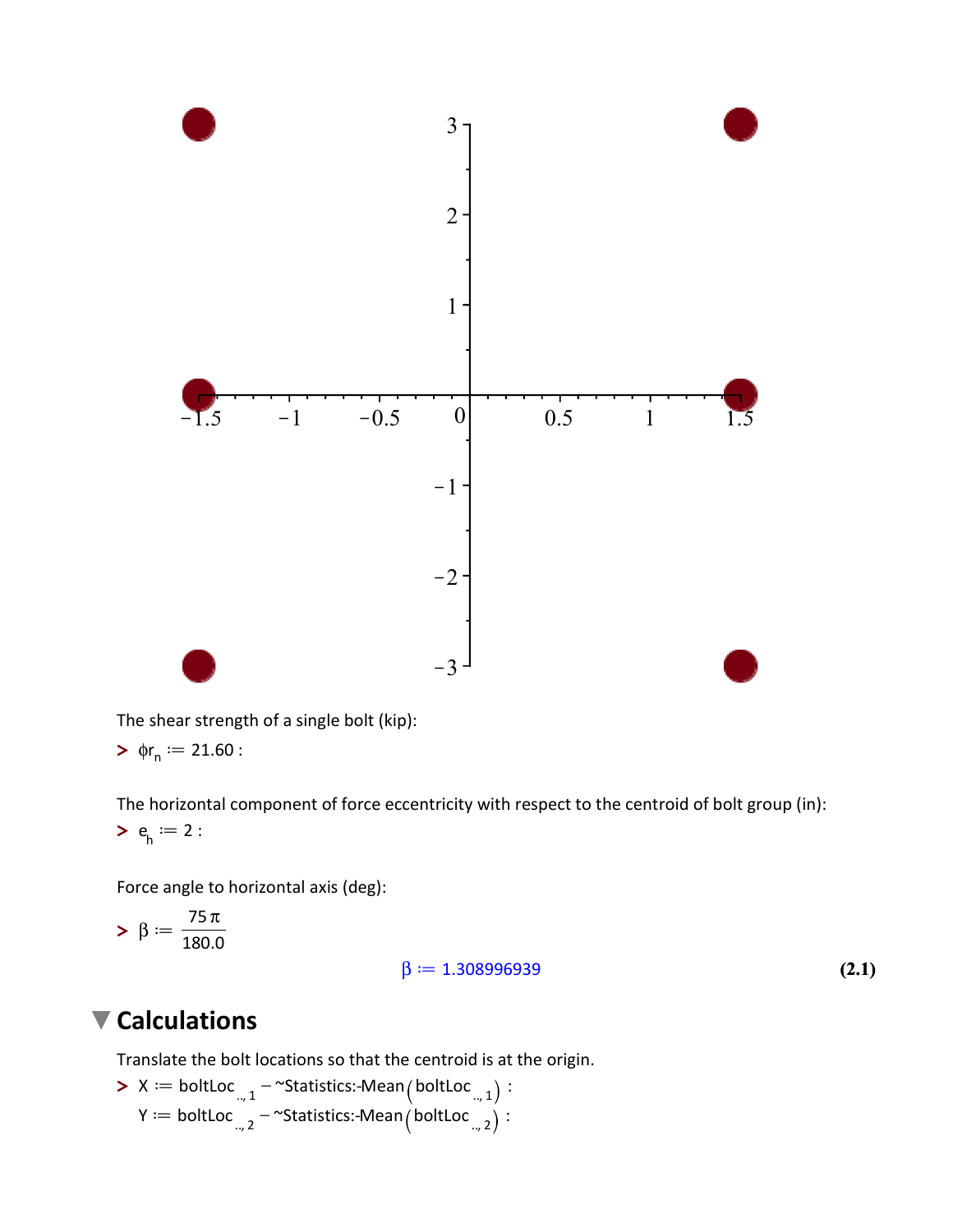The eccentricity:

 $\blacktriangleright$  e  $:=$  e<sub>h</sub> sin $(\beta)$ 

$$
e := 1.931851653 \tag{3.1}
$$

Adjusted beta:

$$
>\beta := \begin{vmatrix} \beta & e > 0 \\ \beta + 0.5\pi & \text{otherwise} \end{vmatrix}
$$
\n
$$
\beta := 1.308996939 \tag{3.2}
$$

Instantaneous center of rotation (ICR):

$$
X_0 := (L_0 \cdot m_0) \mapsto -L_0 \sin(\beta) - m_0 \cos(\beta) :
$$
  

$$
Y_0 := (L_0 \cdot m_0) \mapsto L_0 \cos(\beta) - m_0 \sin(\beta) :
$$

Bolt angle to ICR (rad):

$$
> \theta := \big( L_{0'} \, m_0 \big) \mathop{\rightarrow} \arctan^\sim \! \big( \, Y \mathop{\sim}^{\mathsf{v}} \! Y_0 \big( \, L_{0'} \, m_0 \big) \, , X \mathop{\sim}^{\mathsf{v}} \! X_0 \big( \, L_{0'} \, m_0 \big) \, \, \big) \mathop{\sim}^{\mathsf{v}} \! \mathsf{Pi} \big/ \, 2:
$$

Bolt distance to ICR (inches):

$$
\begin{array}{l} \textbf{\textit{>}}\;\;d:=\left(L_{0'}\,m_{0}\right) \displaystyle{\rightarrow} \left(\left(X-{}^{\sim}\!X_{0}\!\left(L_{0'}\,m_{0}\right)\right)^{-2}+\left(Y-{}^{\sim}\!Y_{0}\!\left(L_{0'}\,m_{0}\right)\right)^{-2}\right)^{-0.5}: \\ \text{dmax}:=\left(\,L_{0'}\,m\right) \displaystyle{\rightarrow} \text{max}\big(\,d\!\left(\,L_{0'}\,m_{0}\right)\,\big): \end{array}
$$

Bolt displacement (inches) from Crawford and Kulak (1971):

> Delta  $:=$   $(L_0, m_0) \rightarrow L$  $d(L_0, m_0)$  $\sim$ dmax $(L_0, m_0)$  $0.34:$ 

Load-deformation relationship from Crawford and Kulak (1971):

$$
\begin{aligned}\n> R &:= \left( L_{0'} \, m_{0} \right) \rightarrow \varphi r_{n} \cdot \left( 1 - \, ^{-10 \cdot \Delta} \left( L_{0'} \, ^{m} \right) \right)^{0.55} : \\
> Rn &:= \left( L_{0'} \, m_{0} \right) \rightarrow \left( 1 - \, ^{-e} \left( - \frac{^{10 \cdot d} \left( L_{0'} \, ^{m} \right)}{^{-\Delta} \text{dmax} \left( L_{0'} \, ^{m} \right)} \cdot 0.34 \right) \right)^{-0.55} : \\
&= \left( L_{0'} \, m_{0} \right) \rightarrow \left( 1 - \, ^{-e} \left( L_{0'} \, ^{m} \left( L_{0'} \, ^{m} \right) \right)^{-0.55} \right) \end{aligned}
$$

### ▼ Optimization

The sums of the bolt forces in the vertical and horizontal directions are equal to the applied shear and axial loads.

$$
\text{8:} \begin{split} \text{8:} \text{8:} \begin{array}{l} \text{8:} \\ \text{9:} \end{array} \begin{array}{l} \text{9:} \\ \text{10:} \end{array} \begin{array}{l} \text{9:} \\ \text{11:} \end{array} \begin{array}{l} \text{9:} \\ \text{11:} \end{array} \begin{array}{l} \text{9:} \\ \text{11:} \end{array} \begin{array}{l} \text{9:} \\ \text{11:} \end{array} \begin{array}{l} \text{11:} \\ \text{12:} \end{array} \begin{array}{l} \text{13:} \\ \text{14:} \end{array} \begin{array}{l} \text{15:} \\ \text{16:} \end{array} \begin{array}{l} \text{16:} \\ \text{17:} \end{array} \begin{array}{l} \text{16:} \\ \text{18:} \end{array} \begin{array}{l} \text{17:} \\ \text{18:} \end{array} \begin{array}{l} \text{18:} \\ \text{19:} \end{array} \begin{array}{l} \text{19:} \\ \text{10:} \end{array} \begin{array}{l} \text{10:} \\ \text{11:} \end{array} \begin{array}{l} \text{18:} \\ \text{19:} \end{array} \begin{array}{l} \text{19:} \\ \text{10:} \end{array} \begin{array}{l} \text{10:} \\ \text{11:} \end{array} \begin{array}{l} \text{18:} \\ \text{10:} \end{array} \begin{array}{l} \text{16:} \\ \text{17:} \end{array} \begin{array}{l} \text{18:} \\ \text{19:} \end{array} \begin{array}{l} \text{19:} \\ \text{10:} \end{array} \begin{array}{l} \text{19:} \\ \text{10:} \end{array} \begin{array}{l} \text{10:} \\ \text{11:} \end{array} \begin{array}{l} \text{18:} \\ \text{19:} \end{array} \begin{array}{l} \text{19:} \\ \text{10:} \end{array} \begin{array}{l} \text{10:} \\ \text{11:} \end{array} \begin{array}{l} \text{18:} \\
$$